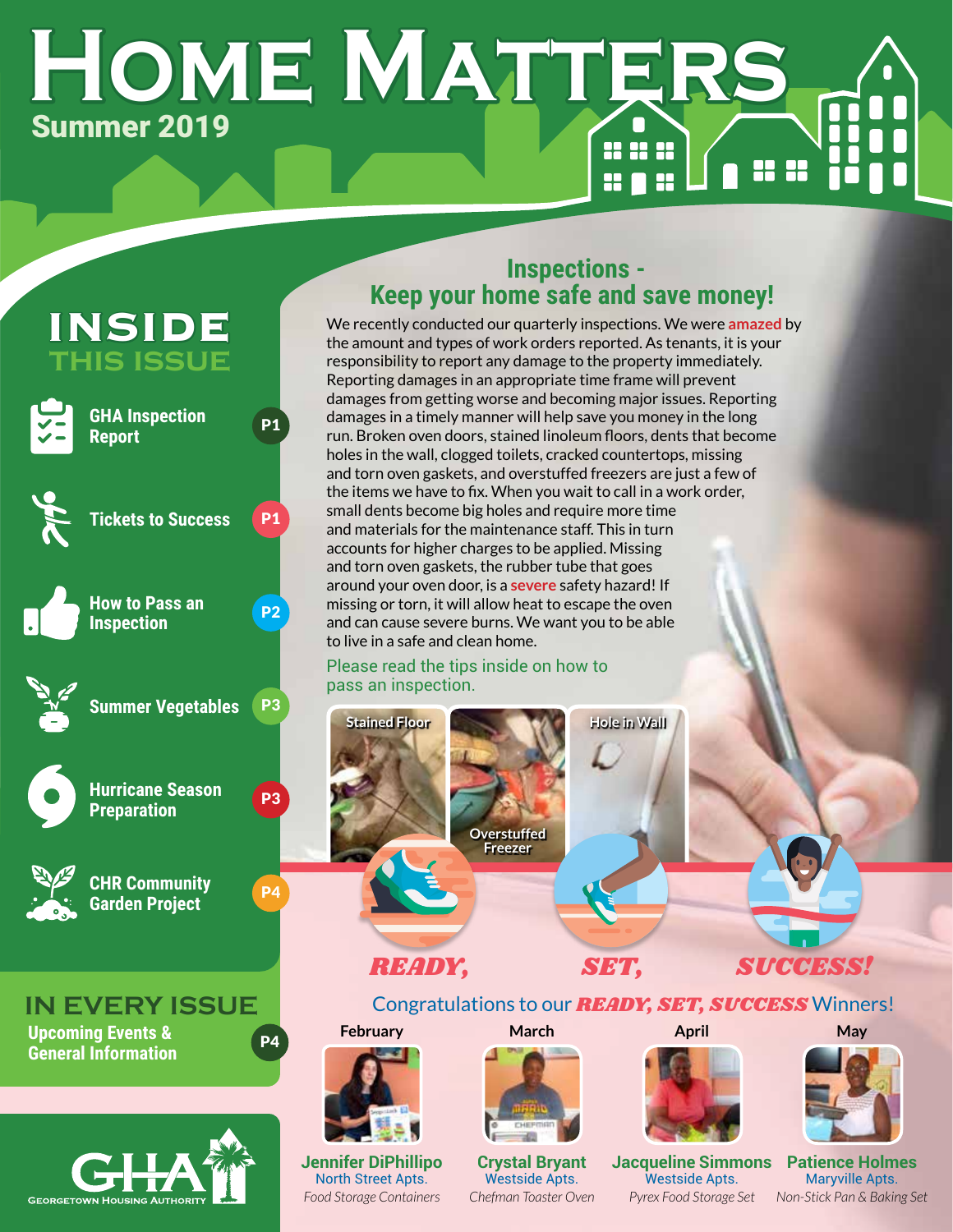## **How to Pass an Inspection**



Before you begin cleaning, keep this very important safety tip in mind: **NEVER MIX HOUSEHOLD CHEMICALS** (such as Clorox & Comet). **Mixing chemicals can be deadly!**

#### The Outside of Your Home:

- $\Box$  Keep the wall area along the side of the door and window, as well as the front and back porches clean.
- $\square$  As needed, sweep and scrub porches with hot water and detergent or another cleaning product.
- $\Box$  DO NOT store any type of articles, such as: bags, container, rugs, paper, etc., on your porch.
- $\square$  DO NOT use furniture that is designed to be used inside of a house on the porch or in the yard.

#### Floors:

 $\square$  Don't forget to clean all corners, areas close to walls and cabinets, and under and around appliances. Tile floors can be stripped of built up wax by using ammonia

and hot water. Area rugs should be vacuumed weekly, spot cleaned when soiled, and shampooed annually.

**DO NOT use bleach (Clorox)**. Using bleach on baseboards and floors will break down adhesives and cause them to come loose.

#### Walls:

- $\Box$  Wash walls with a mild detergent and warm water as needed. **DO NOT use bleach (Clorox).**
- $\square$  Remove spider webs.
- $\square$  The area near light switches, the area around the hot water heater, shower walls, stairway walls, the area around the kitchen range and window sills also will be inspected.

#### Bathrooms:

 $\Box$  Clean the toilet (inside and outside), sink, bathtub, window sills, shower walls, and floors. **DO NOT use bleach (Clorox).**



 $\square$  DO NOT use the shower unless you have a shower curtain. Water left standing on the floor will cause the tile to buckle.

#### Bedrooms, Living and Dining Room:

 $\Box$  Clean walls, windows, window sills, and floors.



- $\square$  Make sure the rooms are neat and clean.
- $\Box$  DO NOT leave clothes, boxes, or paper stacked in closets or on the floor. This is a fire hazard.

#### Kitchen:

The kitchen is one of the most important rooms to keep clean in your home. Be especially careful when you clean the kitchen. Remember, **DO NOT use bleach (Clorox)** on appliances. Bleach will cause them to rust.

#### **Stove and Oven:**

 $\Box$  Make sure your stove and oven are clean and free of any built-up grease and dirt.



- $\Box$  Clean the grates, drip pans and knobs in hot, sudsy ammonia water.
- $\Box$  Open gas range top and clean the inside.
- $\Box$  Clean the oven.
- $\Box$  Clean the broiler.
- $\Box$  Clean the outside of the range (front and sides). Use oven cleaner or household ammonia to clean the range. DO NOT use oven cleaner on the outside or top of the range, use it only on the inside. For more information or help in taking your range apart, contact the maintenance department.
- $\Box$  DO NOT use bleach (Clorox).

#### **Refrigerator:**

- $\Box$  Clean ice trays and inside freezer door.
- $\Box$  Clean the refrigerator compartment as needed. Use a mild detergent and warm water to clean racks, doors, and hydrator (element located in back).
- $\Box$  Clean the outside of the refrigerator, including top, sides, and front. Also, clean behind the refrigerator.
- **DO NOT use bleach (Clorox).**

#### **Cabinets:**

 $\Box$  Make sure cabinets are free of dirt, grease, and spilled food.



 $\Box$  Cabinet drawers should not be packed with cloth, rags, plastic bags, or papers. Roaches hide and breed in those types of items.

After leaving your apartment, GHA staff will write-up any necessary repairs and maintenance will follow-up to make those repairs. Please feel free to ask any questions. Residents who do not pass the first inspection will have an opportunity to correct problem areas. If those problems are not corrected within a specified amount of time, they will be asked to vacate their unit.

## **Please keep this sheet for future reference!**



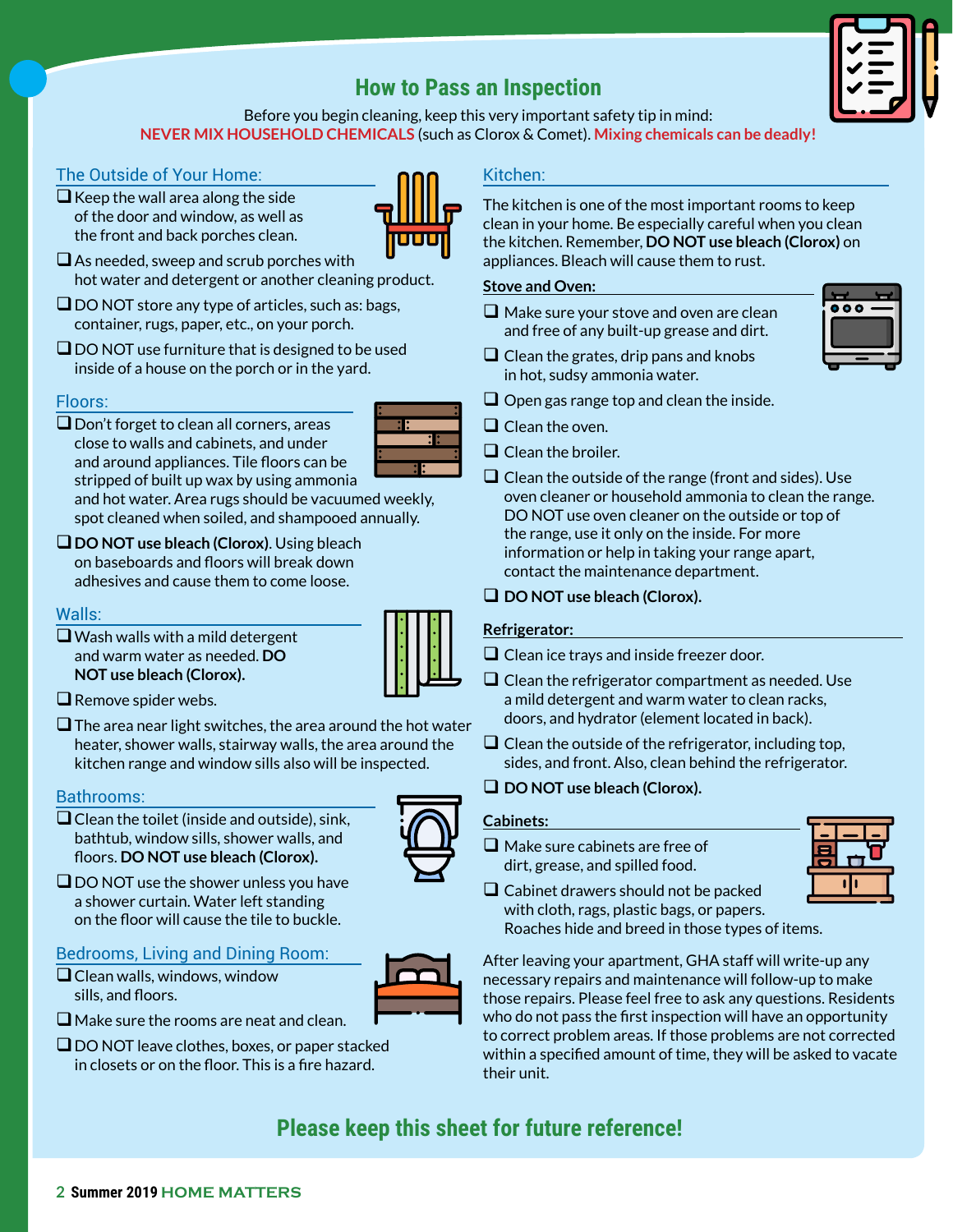## **Summer Vegetables**

- **1. Arugula** an excellent source of folate and vitamin C. It usually best served in a salad with olives, hard-boiled eggs, onions, and salty cheeses, and is most flavorful when paired with lemon juice or vinaigrettes.
- **2. Avocados** an excellent source of potassium, folate and vitamin C and B6, and are considered a good source of thiamin, riboflavin, niacin, and magnesium. Avocados are a welcome addition to a seasonal chopped salad or mix with pico de gallo for a tasty guacamole.
- **3. Blueberries** are high in antioxidants that protect against free radical activity that can cause cataracts, glaucoma, varicose veins, hemorrhoids, peptic ulcers, heart disease and cancer. Blueberries can be eaten alone or added to your favorite breakfast cereal, smoothie, or protein shake.
- **4. Cucumbers** are part of the squash family and are a refreshing and hydrating addition to any summer menu. Cucumbers are mostly comprised of water. It is also a good source of vitamin C and silica, which is important for

healthy skin. The skin of the cucumber is a great source of fiber, potassium, and magnesium. You can add cucumbers to your salad or sandwich. Cucumbers are also flavorful when paired with chives, dill, mint, salt, and vinegar.

- **5. Eggplant** are revered for their excellent fiber content as well as several phytonutrients that play a role in antioxidant activity. Eggplants are tasty grilled and seasoned with oregano, salt and pepper or as a casserole when combined with tomatoes, olives, peppers, onions and fresh oregano.
- **6. Hot Peppers** have a hefty dose of capsaicin, a compound that can alleviate the symptoms of migraine headaches, arthritis, inflammation, and even gastric ailments. Hot peppers can also reduce the risk of cancer and can serve as a thermogenic agent to speed up metabolic activity. Hot peppers are high in antioxidant carotenes and flavonoids, and contain about twice as much of vitamin C found in oranges. They are best used to spice up everyday soups,

stews, chili dishes, stir fries, salads and salsa.

- **7. Kohlrabi** you are probably saying, "what is that?" It is usually referred to as a cabbage turnip. Kohlrabi looks like an oversized radish. Kohlrabi is an excellent source of vitamin C as well as potassium. You can eat it raw or cooked. You can add it to your favorite salads and veggie platters when served raw. You can steam it to include in a casserole, or hallow out and stuff with meat or vegetable filling and oven bake it, much like a stuffed pepper.
- **8. Mushrooms** are low in sodium and fat. They have high levels of fiber, niacin, potassium and riboflavin. Mushrooms are an excellent way to bulk up a meal without dramatically changing the nutrition content. Mushrooms can be served raw, added to salads, or sautéed. You can also grill or broil to include them in any
	- number of dishes.
- **9. Shallots** of all the vegetables in the onion and leek family, shallots have the highest concentrations of antioxidants. In addition, they have also shown to have antibacterial, anti-inflammatory, and antiallergic properties. When cooking, separate similar to a garlic clove and use as a base for sauces or to add taste and texture to casseroles, stir fries, or other dishes where onions are common.
- **10. Zucchini** Most plentiful among local farmers between May and July. Zucchinis are an excellent source of vitamin C and manganese and a good source of dietary fiber, magnesium, vitamin A, potassium, folate, phosphorus, omega-3 fatty acids, protein and several B vitamins. To enjoy, cut in half, drizzle with oil, salt, pepper, and bake at 350 degrees for 20-25 minutes. If you prefer your zucchini raw, it makes the perfect salad or sandwich addition.

You can find these vegetable and plenty more at your local farmers market.

## **Hurricane Season is Upon Us! Are You Ready?** Here are a few tips to help you get prepared:

- $\Box$  Put your hurricane kit together NOW to avoid  $\Box$  Update your first aid box, replace expired crowded stores and low supermarket stock.
- $\Box$  Set up a room in your home as a designated  $\Box$  Keep your cell phone charged- if "safe room" in the event of high winds.
- **KNOW YOUR EVACUATION ZONE!**

Westside Apartments – Zone B North Street Apartments – Zone B Maryville South Apartments – Zone A For more information, call 843-545-3900.

- medicines, and replenish bandages.
- possible have a battery back-up or solar powered recharger on hand.
- $\Box$  Keep a full tank of gas in your car.
- $\Box$  Keep emergency contacts and phone numbers in your hurricane kit.
- $\Box$  Prepare 1-2 weeks supply of emergency items. These should include flashlights, batteries, bottled water, canned and dry foods, baby food and formula, blankets, cash, credit cards, diapers, change of clothes, toilet paper, soap and shampoo, insurance information, valuable papers, utensils, and paper towels.